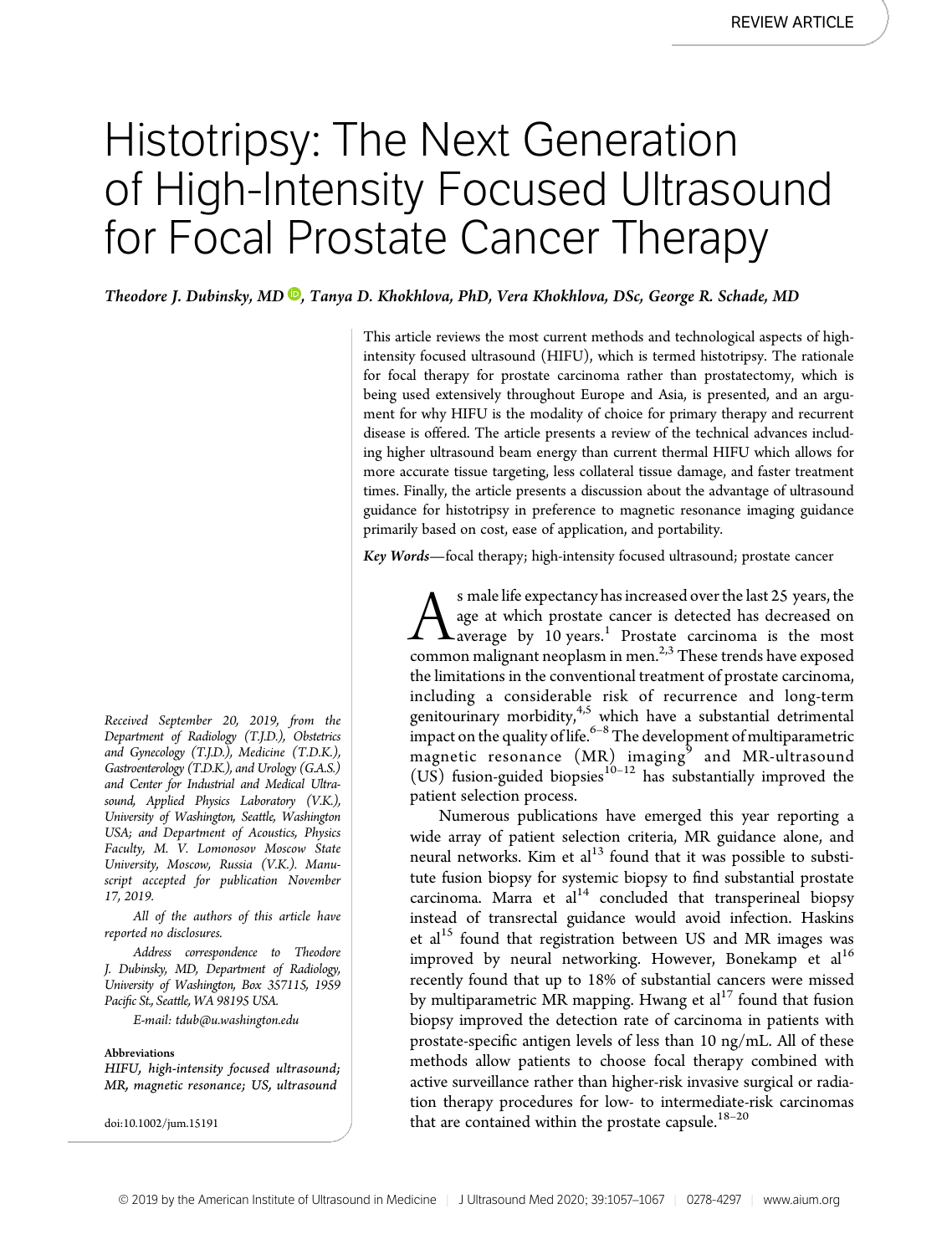It is now commonly believed that the index lesion, defined as the largest lesion detected at imaging, is the one that will be responsible for disease progression.<sup>21-24</sup> To avoid overtreatment of these lesions<sup>25</sup> and reduce costs,<sup>26</sup> alternative curative therapies that offer rates of cancer control equivalent or better to radical prostatectomy and external radiotherapy are being attempted with greater frequency, particularly in Europe. Such alternative focal therapy

Figure 1. Diagram of a transrectal US-guided HIFU system.



Figure 2. Diagram of a transurethral US-guided HIFU system.

treatments offer the advantage of decreased morbidity and therefore an improved quality of life.<sup>27,28</sup> At least 7 different energy sources<sup>29</sup> have been used for focal prostate therapy, including cryoablation,<sup>30</sup> brachytherapy, high-intensity focused ultrasound (HIFU) ablation, 31,32 focal laser ablation,<sup>33</sup> irreversible electroporation, vascular-targeted photodynamic therapy, $34$  and stereotactic ablative radiotherapy.35

Research into the use of HIFU has been ongoing since the 1990s, and at this time, more than 65,000 patients with prostate cancer have been treated with HIFU in Europe.<sup>1,36</sup> Compared to the other modalities, HIFU ablation offers advantages over other therapies, especially the lack of substantial injury to tissues outside the treatment zone.<sup>37</sup> A major advantage is that HIFU is completely noninvasive and does not require the insertion of probes into the target tissue. $38$  High-intensity focused US procedures are performed transperineally or via a transrectal approach (Figure 1). Transurethral HIFU has been described, but this procedure is not performed routinely (Figure 2). The literature suggests that HIFU is superior to other methods because there is less posttreatment morbidity after HIFU in comparison to the other techniques.<sup>39,40</sup>

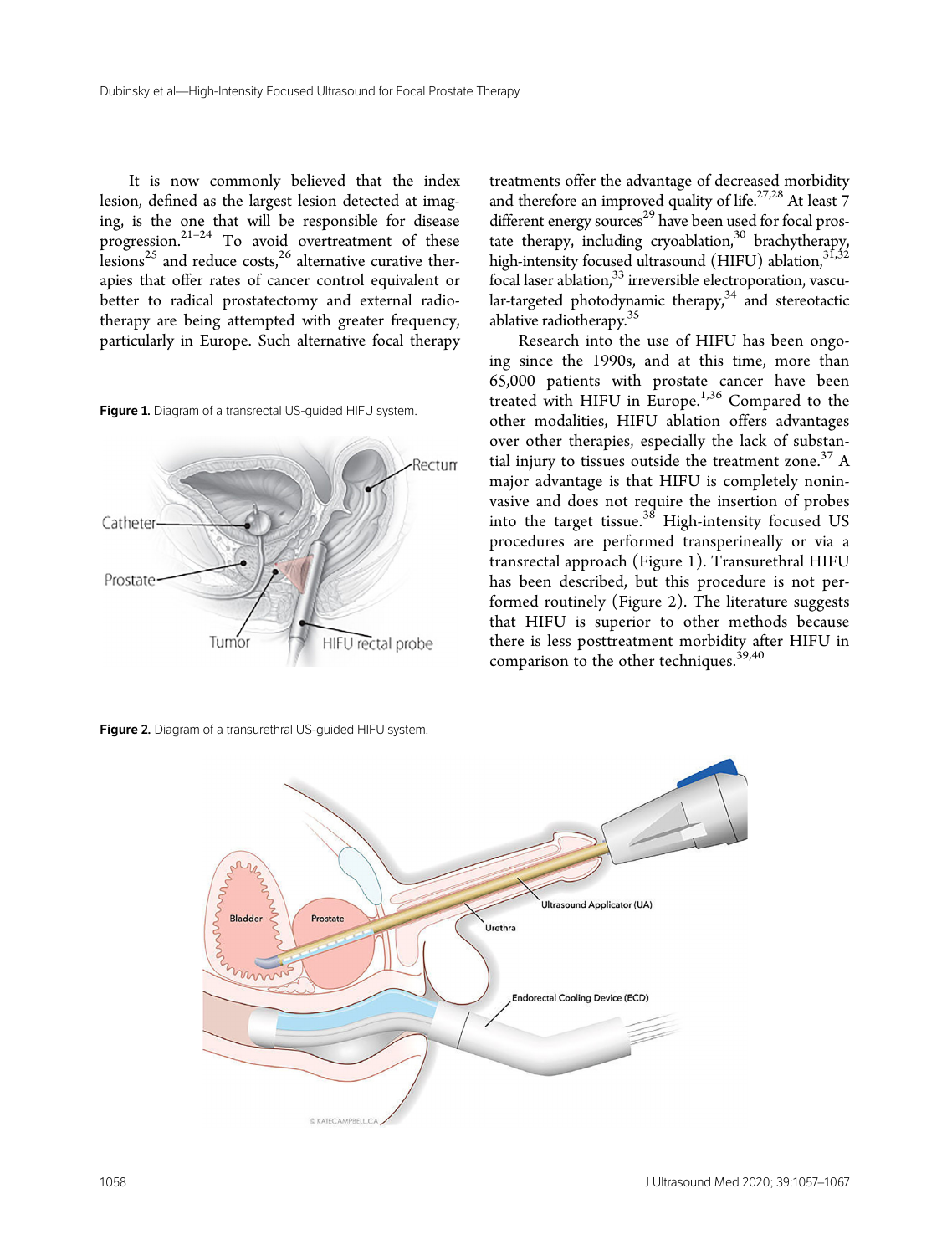### Thermal Versus Mechanical HIFU

High-intensity focused US can produce thermal and mechanical effects on tissues, depending on the treatment parameters.<sup>41</sup> Thermal HIFU ablation is the only method implemented clinically currently. Mechanical ablation is still being developed and is experimental at this time, although it shows great promise. Thermal ablation by HIFU works by absorption of continuous US waves. In current clinical applications (HIFU), tissue is destroyed by heating a small focal area between  $60^{\circ}$ C and  $80^{\circ}$ C for 1 second or longer, which results in coagulative necrosis at that spot. All current clinical HIFU devices for prostate ablation (Focal One [EDAP, Lyon, France], Sonablate [Sonacare, Charlotte, NC], and TULSA-Pro [Profound Medical, Toronto, Ontario, Canada]) rely on these thermal effects to achieve ablation. Formation of vapor and cavitation bubbles in thermally denatured tissue typically accompanies such treatments and represents a useful, although indirect, way of visualizing the treated area on US imaging. All current clinical HIFU devices for prostate thermal ablation are miniaturized to be endoluminal, and the treatment is administered either transrectally (Focal One and Sonablate) or transurethrally (TULSA-Pro), under US and MR guidance, correspondingly. These devices are illustrated in Figure 1.

Mechanical ablation of tissue is a more recently discovered regimen of HIFU and is termed histotripsy.<sup>42</sup> Histotripsy uses short (microseconds- to milliseconds-long), infrequent, high-amplitude bursts of HIFU waves that induce bubble activity at the HIFU focus to fractionate tissue down to subcellular components.<sup>42</sup> The intensity of each pulse in these sequences is higher than what is used in thermal HIFU ablation, whereas the time-averaged intensity is lower because the bursts are delivered at a low pulse repetition frequency. $43$  The bubble activity may be initiated in 1 of 2 ways: by vapor bubble formation or by cavitation cloud formation at the focus, with the corresponding techniques termed boiling histotripsy and shock wave scattering histotripsy. The major difference in the techniques is the intensity and duration of HIFU bursts. In boiling histotripsy, the pulses are emitted for a duration of 1 to 10 milliseconds every 0.1 to 1 seconds (1.0–10 Hz), whereas in cavitation cloud histotripsy, the pulses are 3 to 20 microseconds

in duration, higher in amplitude, and repeated every 1 to 10 milliseconds (100–1000 Hz; Figure 3).44,45

Both techniques rely on nonlinear distortion of the sound waves and the subsequent formation of US shock waves at the HIFU focus to destroy tissue. Specifically, in boiling histotripsy, every millisecond-long pulse of HIFU superheats the tissue at the focal point, producing a millimeter-sized vapor bubble cloud in several milliseconds.<sup>46</sup> The interaction of the vapor cavity with the remainder of the HIFU pulse fractionates the tissue.<sup>47</sup> In mechanical histotripsy, a dense cavitation bubble cloud is formed during each HIFU pulse, and its collapse fractionates tissue at the focus.<sup>36</sup> Although the physical mechanisms of achieving bubble activity are different,<sup>48</sup> the outcome of both histotripsy techniques is the same: tissue fractionation. $41$ 

One of the key advantages of histotripsy techniques over thermal ablation that has been demonstrated in a number of studies is tissue selectivity, with cells being more sensitive to histotripsy damage than extracellular matrix and connective tissue structures (eg, blood vessels and ducts).49 Furthermore, because it is being nonthermal in nature, histotripsy treatment is not affected by heat sink effects<sup>50</sup> and perfusion, a substantial problem for thermal ablation methods.<sup>51</sup>

Currently, mechanical HIFU technology, as applied to prostate ablation, is predominately at the phase of preclinical animal studies. $52-55$  In the very first study in humans, prostate hypertrophy was treated by the cavitation histotripsy technique in 25 patients with an extracorporeal HIFU device (Vortx Rx [Histosonics, Inc, Ann Arbor, MI]).<sup>56</sup> A transient improvement in symptoms was observed in that study, and no intraoperative

Figure 3. Schematic showing the pulse periodic timing for cavitation and boiling histotripsy (reprinted with permission from Acoustics Today; [https://acousticstoday.org/issues/2012AT/Oct2012/](https://acousticstoday.org/issues/2012AT/Oct2012/index.html#?page=28) [index.html#?page=28](https://acousticstoday.org/issues/2012AT/Oct2012/index.html#?page=28)).

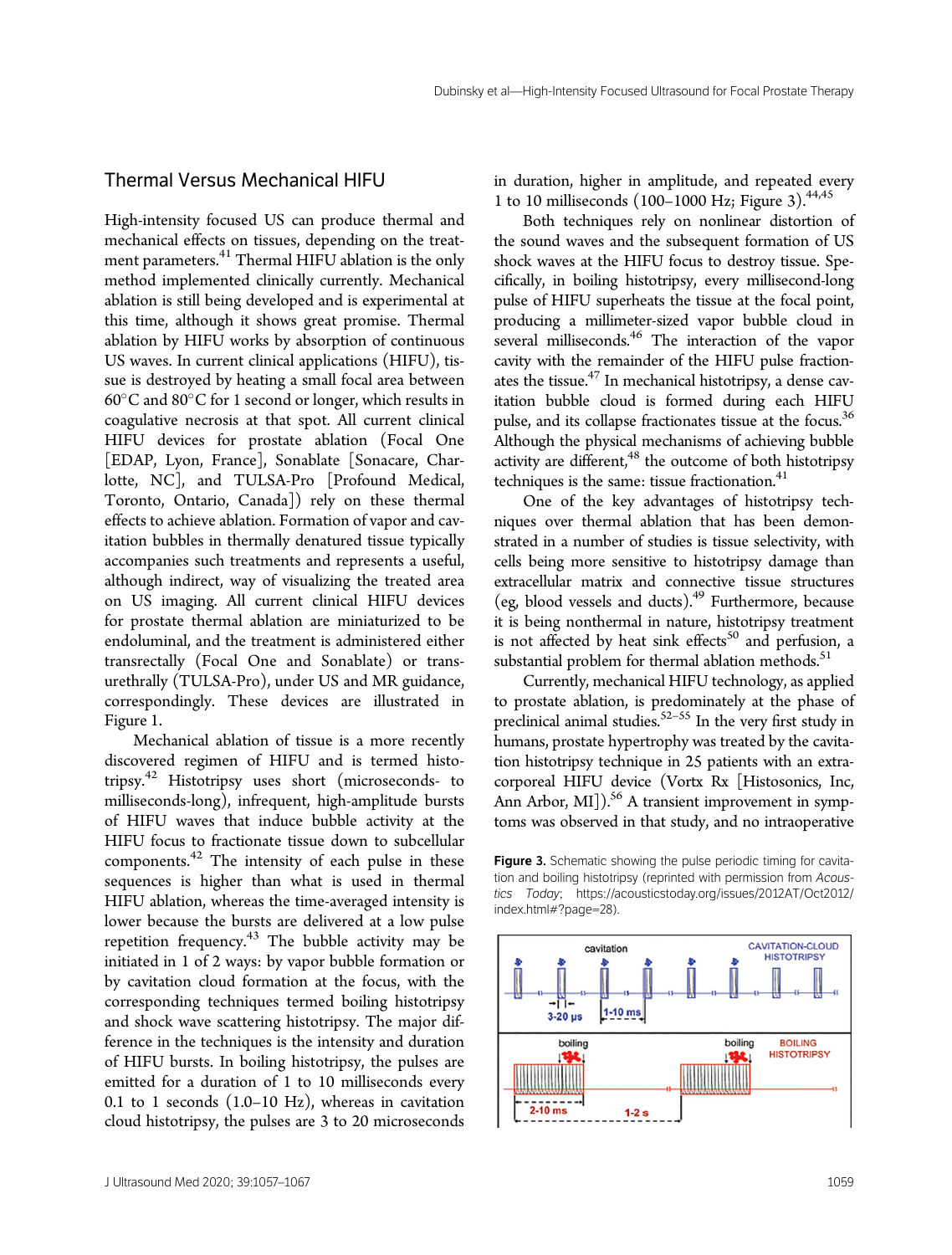complications and only 1 case of urinary retention occurred.<sup>56</sup> The treatment effect was less dramatic than expected because of a limited acoustic window and challenges in targeting the prostate by the device in the extracorporeal setting.

#### High-Intensity Focused US as a Primary Treatment Option

At this point in time, no preference has been found in the United States regarding the safety and effectiveness of primary whole- or partial-gland HIFU or patient preferences related to the safety and effectiveness of outcomes from HIFU therapy.<sup>57,58</sup> Appropriate patient selection is essential for successful focal therapy.<sup>42,45,47,59</sup> Patients with localized prostate carcinoma<sup>60,61</sup> with lowto intermediate-risk disease, $62$  particularly those with lower pre-HIFU prostate-specific antigen levels, and favorable Gleason scores seem to have better outcomes. <sup>63</sup> Noninvasive treatment options with HIFU vary from focal ablation to hemiablation to entire prostate ablation. High-intensity focused US has been investigated in each of these roles in numerous studies outside the United States. Capogrosso et  $al<sup>64</sup>$  reported that in patients older than 70 years, whole-gland HIFU was a feasible alternative for treatment in elderly men with local intermediate-risk prostate carcinoma who were unfit for surgery. In a direct comparison of partial-gland ablation versus radical prostatectomy with robot assistance in low- to intermediate-risk prostate carcinoma, Garcia-Barreras et al<sup>65</sup> concluded that when confined to the prostate, partial-gland ablation offered good oncologic control with fewer adverse effects compared to radical prostatectomy. In a study of 55 men undergoing hemiablation, Albisinni et al<sup>53</sup> found that HIFU was associated with faster recovery of continence, and the risk of erectile dysfunction was significantly lower. van Velthoven et  $a^{52}$  had similar results in 50 patients. In a study of 67 patients, Feijoo et al<sup>66</sup> concluded HIFU hemiablation of unilateral organ-confined prostate cancer was satisfactory for cancer control. In a meta-analysis of 167 articles comprising 366 patients, Albisinni et  $al^{67}$ found that salvage treatment-free survival, reported potency, and continence were all higher with HIFU hemiablation therapy then prostatectomy.

Long-term data are still not available for evaluation of HIFU therapy.68,69 However, in the largest study to date with 569 patients and 5-year follow-up, Dickinson et al $^{37}$  indicated that HIFU was a reasonable choice for the treatment of nonmetastatic prostate cancer. Heterogeneity in patient selection and insufficient evidence are the major limitations at this time for concluding that focal treatment therapy with HIFU is as effective as more-traditional invasive therapy, although as more studies emerge, it is clear that focal HIFU therapy in the appropriate circumstances is very promising. $70,71$ 

## Comparison With Other Focal Therapies

Multiple direct comparisons have also been performed between HIFU and other focal therapy modalities for the primary treatment of prostate cancer. Donis Canet et al<sup>72</sup> found that in reviewing 14 studies from the literature with a total of 350 patients treated with cryotherapy and 1107 treated with HIFU, both provided comparable functional results, although the oncologic results were poorer with cryotherapy. In their review of the literature, Ganzer et  $al<sup>35</sup>$  concluded that posterior prostate lesions were most amenable to focal therapy using HIFU; cryotherapy was better for anterior tumors; and apical lesions were best treated with focal brachytherapy. The major competitor to the use of HIFU is active surveillance: in other words, watching and waiting rather than treating.<sup>73,74</sup> Barayan et al<sup>75</sup> found that active surveillance of unfavorable disease features in patients with localized low- to intermediate-risk prostate carcinoma would prevent unnecessary treatment, including HIFU hemiablation. Although no definitive study exists to prove which is the best therapy, HIFU is the only one that is truly noninvasive, not requiring the placement of probes into the patient.

#### Combined Therapy

Fewer articles have investigated the combined use of varying modalities for local prostate cancer. Baumunk and Schostak<sup>76</sup> found that primary whole-gland HIFU resulted in similar oncologic efficacy and side effects compared to radical prostatectomy combined with radiotherapy or brachytherapy. Bakarev et  $al^{77}$  reported that in 32 patients, neoadjuvant hormone therapy enhanced the efficacy of HIFU for the treatment of prostate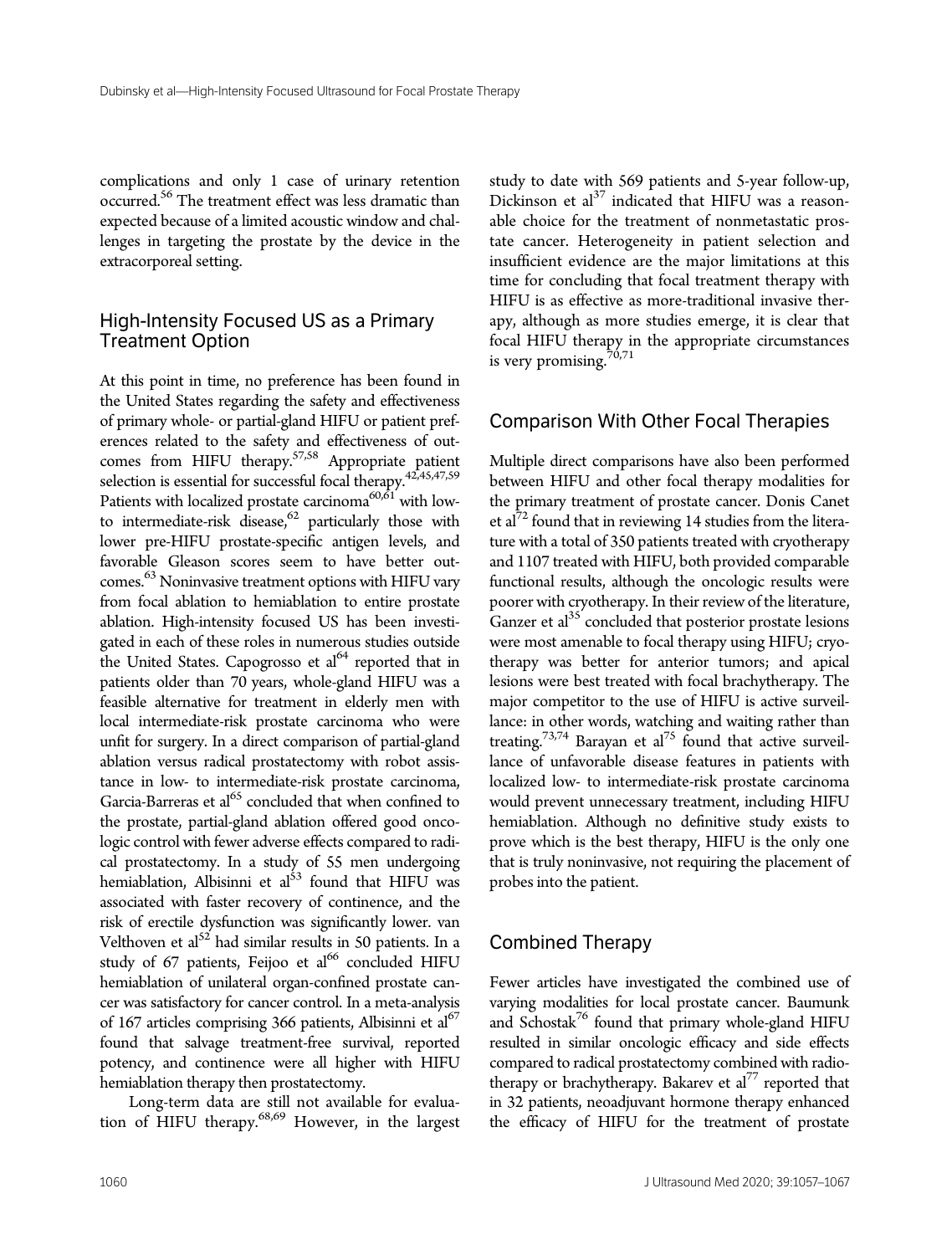carcinoma. Chiang compared radical prostatectomy, high-dose brachytherapy, cryoablation, and HIFU for localized prostate carcinoma and concluded that whereas oncologic outcomes were similar, the HIFU group had better urinary function, better sexual function, and an improved quality of life. High-intensity focused US–induced hyperthermia has also been investigated in preclinical studies to trigger the release of chemotherapeutic drugs from temperature-sensitive liposomes.<sup>78-80</sup> In general, various forms of focal therapy are all very similar in efficacy. The differences between them seem to be related more to morbidity and invasiveness.

# High-Intensity Focused US in the Treatment of Recurrence

Patients with biochemical evidence of recurrence, which can occur in up to one-third of men treated primarily with surgery or radiation therapy, $81-83$  are problematic, and treatment strategies in such patients can include androgen deprivation therapy (although this is associated with substantial side effects), radiotherapy, brachytherapy, $84$ proton therapy,<sup>85</sup> and HIFU.<sup>86,87</sup> All salvage treatments are more toxic to the patient than the primary treatment.88 Numerous strategies have been used to treat recurrent disease. Chapelon et al<sup>89</sup> reported that salvage HIFU therapy after field external beam radiation therapy was increasing, and outcomes were similar to those achieved at surgery, with the advantage of fewer adverse effects,<sup>90</sup> including urinary tract infections, bladder neck strictures, rectourethral fistulas, and osteitis pubis.<sup>82</sup> Jones et al<sup>91</sup> had similar results using whole-gland HIFU. In a study of 49 patients using a posttreatment prostatespecific antigen nadir of 0.2 ng/mL as a cutoff value to define biochemical recurrence, Fomkin et al<sup>92</sup> recommended that external beam radiation therapy could be used for salvage therapy after HIFU.

Crouzet et al $^{93}$  reported that for locally recurrent prostate carcinoma after field external beam radiation therapy, salvage HIFU should be initiated early because of high rates of cancer-specific and metastasis-free survival rates. Golbari and Katz<sup>94</sup> concluded that there did not appear to be any significant difference in overall survival for more-invasive salvage radical prostatectomy compared to minimally invasive treatment of recurrent carcinoma. A consensus on a trial design to study focal salvage therapy has been published, $95$  but to date, no

authoritative recommendations can be made regarding the treatment of focal recurrent disease because of the absence of randomized data and protocols.<sup>96</sup> Regardless, HIFU has to be considered as a leading option for the treatment of recurrent disease.

# Magnetic Resonance Versus US Guidance for HIFU

Magnetic resonance imaging and thermometry are used to guide most forms of HIFU used in clinical practice currently because temperature the elevation to date cannot be visualized with US.74,97,98 Magnetic resonance thermometry does image the treatment area much better for this type of HIFU. Magnetic resonance guidance<sup>99,100</sup> has advantages over US, particularly superior depiction of anatomic detail.<sup>101</sup> Magnetic resonance thermometry<sup>102</sup> depicts the changes that occur within hydrogen atoms when they are subjected to heat. These changes can be recorded with phase shift imaging,<sup>103</sup> chemical shift imaging,<sup>104</sup> diffusion,<sup>105</sup> spectroscopy,<sup>106</sup> or even contrast agents added to the tissues.<sup>107</sup>

Ultrasound guidance has been used for a longer time than MR guidance. In a study involving 30 patients, Burtnyk et  $al^{108}$  found that with MR thermometry, a high degree of spatial resolution control to within 1.3 mm could be achieved. No intraoperative complications occurred in this study, and there were no cases of urinary incontinence, fistulas, or rectal injury. Complications from transurethral MR-guided HIFU did include hematuria, urinary tract infections, epididymitis, and acute urinary retention. Normal micturation function returned in all cases by 6 months.<sup>108</sup> Bonekamp et  $al^{109}$ performed a review in 30 patients undergoing MRguided US ablation of the prostate and found that immediate posttreatment contrast MR imaging underrepresented the entire thermal ablation volume compared to that seen 12 months after the procedure. Burtnyk et al<sup>108</sup> found 0.9-mm accuracy and precision at necropsy in 8 patients undergoing transurethral prostate ablation using MR thermographic guidance. Chin et al $^{110}$  concluded that MR-guided transurethral ablation for localized prostate carcinoma was feasible, safe, and technically precise for whole-gland ablation. Ramsay et al<sup>111</sup> found that MR-guided HIFU could treat up to a 70-cm<sup>3</sup> volume of tissue. Robotic systems have been developed for MR-guided HIFU treatment.<sup>112</sup>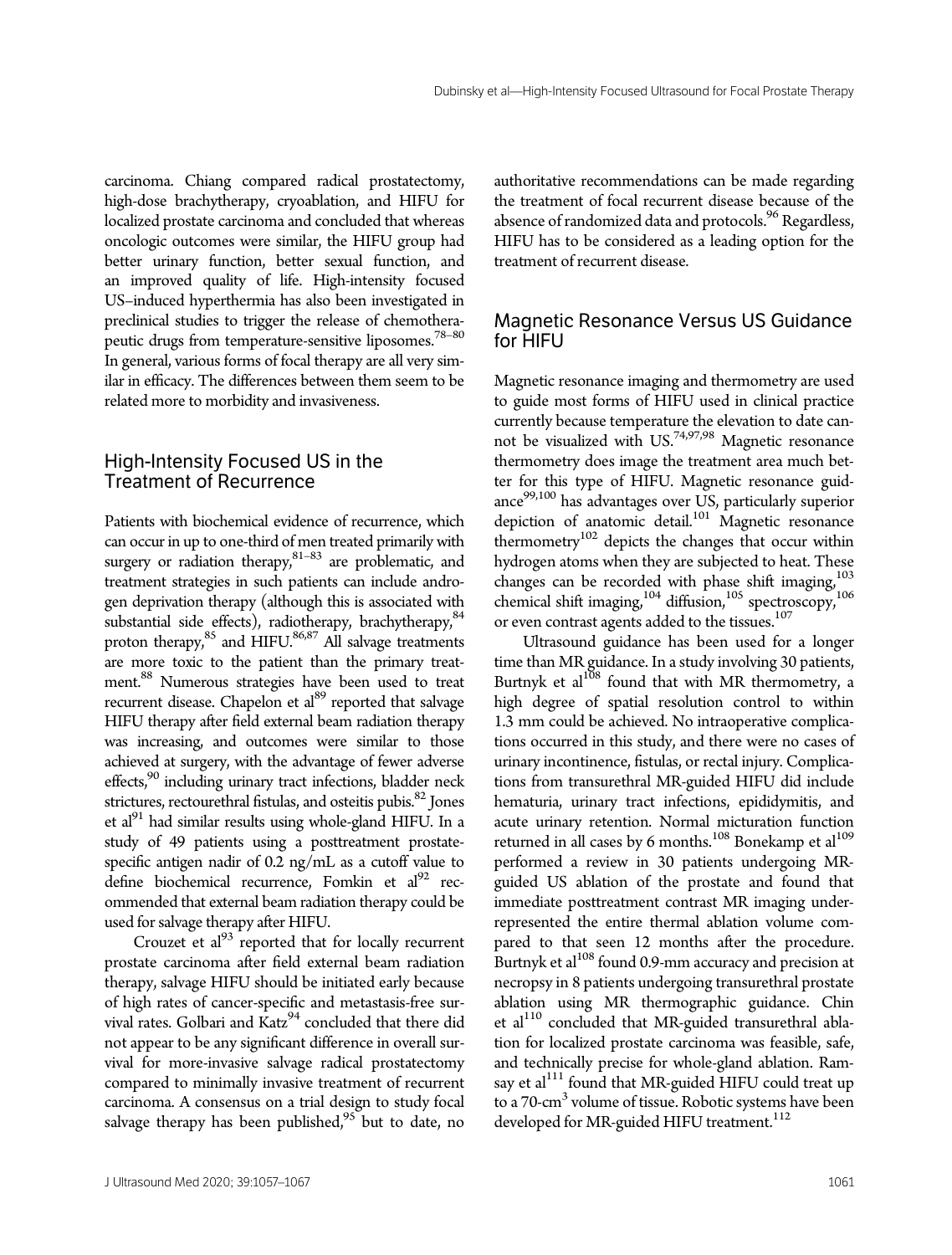The major advantages of real-time US guidance<sup>113</sup> over MR is that the HIFU units can be smaller, portable, and less expensive and can allow for treatment of larger and multiple tumors, since the patient does not have to hold still as much as with MR guidance, and greater tissue selectivity.<sup>50,114</sup> Operator dependence and the absence of clear feedback on the completeness of ablation beyond echogenicity changes that may or may not be accurate are limitations of US-guided HIFU. Sophisticated mathematical techniques $^{115,116}$  as well as advanced US technology such as that reported by Lyka et al, $117$  in which prostate motion registration optimizes targeting, have been used for the performance of fused and transrectal US examinations at biopsies and could be applied to HIFU monitoring as well. Algorithms have been produced that are clinically available, such as the Tissue Change Monitoring system on the Sonoblate system, which allows realtime US imaging to monitor HIFU treatment.<sup>118,119</sup> It has been noted that during treatment of prostate cancer with HIFU, the resulting edema causes the prostate to enlarge, which changes the targeting of the treatment zone. Endorectal compression of the prostate under US guidance appears to improve whole-gland and lesion-targeted therapy.<sup>120</sup> Automated segmentation has been developed for USguided HIFU treatments.<sup>121</sup>

As opposed to thermal HIFU, the bubble activity during histotripsy can be seen with B-mode US as a hyperechoic region, obviating the need for MR guidance.<sup>50</sup> Furthermore, the loss of the tissue structure in the liquefied region can also be observed with B-mode US as a hypoechoic region and therefore facilitates feedback on ablation completeness. Visualization can be enhanced with color Doppler imaging to produce twinkle artifacts.<sup>122,123</sup> Combined with the preferential tissue selectivity mentioned earlier, histotripsy ablation of the prostate appears very promising. An important consideration of such treatment is the limited acoustic window, if applied extracorporeally, and the need to miniaturize the HIFU transducer for transrectal applications. Whether it is possible to attain the HIFU intensity needed for histotripsy with such a miniature transducer has been an open question until recently. Recent developments in transducer design indicate that such a system can be designed, and these studies are currently under way.<sup>124</sup>

#### **Conclusions**

Improvements in technology, particularly histotripsy, allow HIFU to be monitored under US guidance, which would have substantial advantages over MR guidance, particularly related to cost and portability. High-intensity focused US and histotripsy have been shown to be beneficial for the treatment of focal prostate lesions and to have fewer side effects and complications, and overall, the patients have a better quality of life then patients undergoing more-invasive treatments such as radical prostatectomy. However, no randomized clinical studies in humans have been performed as of this time. Further refinements in power production, beam steering, and acoustic beam resolution will continue to make US-guided HIFU more feasible, safe, and technically precise for both primary and salvage therapy. Much of the published literature concludes that further research including prospective randomized trials would be necessary to investigate potential advantages of focal therapy including HIFU for the treatment of prostate carcinoma, $125-129$  and longer-term data are needed to evaluate the oncologic efficacy and functional outcomes.<sup>130</sup> However, it is clear that the future of prostate therapy will continue to be directed toward focal therapy, and at this time, HIFU appears to be the most promising modality on the horizon.

#### References

- 1. Chaussy CG, Thuroff S. High-intensity focused ultrasound for the treatment of prostate cancer: a review. J Endourol 2017; 31(suppl 1):S30–S37.
- 2. Groeben C, Wirth MP. Prostate cancer: basics on clinical appearance, diagnostics and treatment. Med Monatsschr Pharm 2017; 40:192–201.
- 3. Habibian DJ, Katz AE. Emerging minimally invasive procedures for focal treatment of organ-confined prostate cancer. Int J Hyperthermia 2016; 32:795–800.
- 4. Rassweiler JJ, Weiss H, Heinze A, Elmussareh M, Fiedler M, Goezen AS. Bladder neck sclerosis following prostate surgery: which therapy when [in German]? Urologe A 2017; 56: 1129–1138.
- 5. Shoji S, Nakano M, Fujikawa H, et al. Urethra-sparing highintensity focused ultrasound for localized prostate cancer: functional and oncological outcomes. Int J Urol 2015; 22:1043–1049.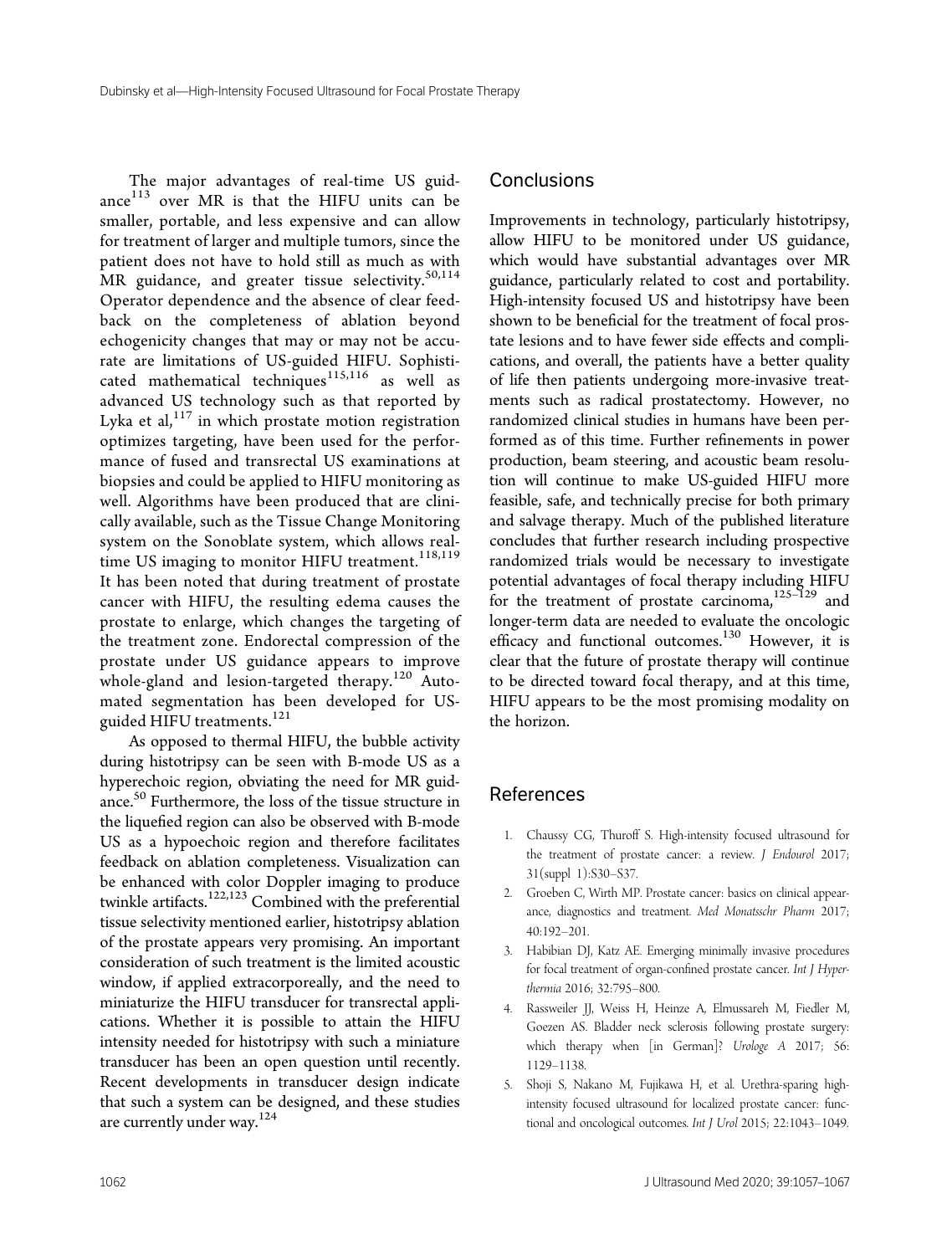- 6. Govorov AV, Vasil'ev AO, Pushkar DJ. Quality of life in patients undergoing prostate cryoablation [in Russian]. Urologiia 2015; 3: 43–48.
- 7. Harris CR, McAninch JW, Mundy AR, et al. Rectourethral fistulas secondary to prostate cancer treatment: management and outcomes from a multi-institutional combined experience. J Urol 2017; 197:191–194.
- 8. Reeve BB, Stover AM, Jensen RE, et al. Impact of diagnosis and treatment of clinically localized prostate cancer on health-related quality of life for older Americans: a population-based study. Cancer 2012; 118:5679–5687.
- 9. Salomon L, Ploussard G, Hennequin C, Richaud P, Soulié M. Treatments around surgery of prostate cancer and surgery of recurrence [in French]. Prog Urol 2015; 25:1086–1107.
- 10. Tewes S, Peters I, Tiemeyer A, et al. Evaluation of MRI/ ultrasound fusion-guided prostate biopsy using transrectal and transperineal approaches. Biomed Res Int 2017; 2017:2176471.
- 11. Valerio M, Shah TT, Shah P, et al. Magnetic resonance imaging– transrectal ultrasound fusion focal cryotherapy of the prostate: a prospective development study. Urol Oncol 2017; 35:150. e151–150.e157.
- 12. Zettinig O, Shah A, Hennersperger C, et al. Multimodal imageguided prostate fusion biopsy based on automatic deformable registration. Int J Comput Assist Radiol Surg 2015; 10:1997–2007.
- 13. Kim YJ, Huh JS, Park KK. Effectiveness of bi-parametric MR/US fusion biopsy for detecting clinically significant prostate cancer in prostate biopsy naïve men. Yonsei Med J 2019; 60:346–351.
- 14. Marra G, Ploussard G, Futterer J, Valerio M; EAU-YAU Prostate Cancer Working Party. Controversies in MR targeted biopsy: alone or combined, cognitive versus software-based fusion, transrectal versus transperineal approach? World J Urol 2019; 37: 277–287.
- 15. Haskins G, Kruecker J, Kruger U, et al. Learning deep similarity metric for 3D MR-TRUS image registration. Int J Comput Assist Radiol Surg 2019; 14:417–425.
- 16. Bonekamp D, Schelb P, Wiesenfarth M, et al. Histopathological to multiparametric MRI spatial mapping of extended systematic sextant and MR/TRUS-fusion-targeted biopsy of the prostate. Eur Radiol 2019; 29:1820–1830.
- 17. Hwang SI, Lee HJ, Lee SE, et al. Value of MR-US fusion in guidance of repeated prostate biopsy in men with PSA <10 ng/mL. Clin Imaging 2019; 53:1–5.
- 18. Bloom JB, Gold SA, Hale GR, et al. "Super-active surveillance": MRI ultrasound fusion biopsy and ablation for less invasive management of prostate cancer. Gland Surg 2018; 7:166–187.
- 19. Elkhoury FF, Simopoulos DN, Marks LS. MR-guided biopsy and focal therapy: new options for prostate cancer management. Curr Opin Urol 2018; 28:93–101.
- 20. Kimura M, Muto S, Horie S. Opportunities for targeted focal treatment in Japan. Curr Opin Urol 2015; 25:225–229.
- 21. Ahmed HU, Dickinson L, Charman S, et al. Focal ablation targeted to the index lesion in multifocal localised prostate cancer: a prospective development study. Eur Urol 2015; 68: 927–936.
- 22. Kasivisvanathan V, Shah TT, Donaldson I, et al. Focal therapy for prostate cancer: German version [in German]. Urologe A 2015; 54:202–209.
- 23. McClure TD, Margolis DJ, Hu JC. Partial gland ablation in the management of prostate cancer: a review. Curr Opin Urol 2017; 27:156–160.
- 24. Sivaraman A. High intensity focused ultrasound for focal therapy of prostate cancer. Arch Esp Urol 2016; 69:311–316.
- 25. Kuru TH, van Essen J, Pfister D, Porres D. Role of focal therapy with high-intensity focused ultrasound in the management of clinically localized prostate cancer. Oncol Res Treat 2015; 38: 634–638.
- 26. Burkhardt JH, Litwin MS, Rose CM, et al. Comparing the costs of radiation therapy and radical prostatectomy for the initial treatment of early-stage prostate cancer. J Clin Oncol 2002; 20: 2869–2875.
- 27. Ghai S, Perlis N, Lindner U, et al. Magnetic resonance guided focused high frequency ultrasound ablation for focal therapy in prostate cancer: phase 1 trial. Eur Radiol 2018; 28:4281–4287.
- 28. Resnick MJ, Koyama T, Fan KH, et al. Long-term functional outcomes after treatment for localized prostate cancer. N Engl J Med 2013; 368:436–445.
- 29. Valerio M, Cerantola Y, Eggener SE, et al. New and established technology in focal ablation of the prostate: a systematic review. Eur Urol 2017; 71:17–34.
- 30. Magnuson WJ, Mahal A, Yu JB. Emerging technologies and techniques in radiation therapy. Semin Radiat Oncol 2017; 27:34–42.
- 31. Hsiao YH, Kuo SJ, Tsai HD, Chou MC, Yeh GP. Clinical application of high-intensity focused ultrasound in cancer therapy. J Cancer 2016; 7:225–231.
- 32. Hu JC, Laviana A, Sedrakyan A. High-intensity focused ultrasound for prostate cancer: novelty or innovation? JAMA 2016; 315:2659–2660.
- 33. Horiuchi A, Muto S, Horie S. Holmium laser enucleation of the prostate followed by high-intensity focused ultrasound treatment for patients with huge prostate adenoma and localized prostate cancer: 5-year follow-up. Prostate Int 2016; 4:49–53.
- 34. Perera M, Krishnananthan N, Lindner U, Lawrentschuk N. An update on focal therapy for prostate cancer. Nat Rev Urol 2016; 13:641–653.
- 35. Ganzer R, Arthanareeswaran VKA, Ahmed HU, et al. Which technology to select for primary focal treatment of prostate cancer? European Section of Urotechnology (ESUT) position statement. Prostate Cancer Prostatic Dis 2018; 21:175–186.
- 36. Cathelineau X, Sanchez-Salas R. Focal therapy for prostate cancer: pending questions. Curr Urol Rep 2016; 17:86.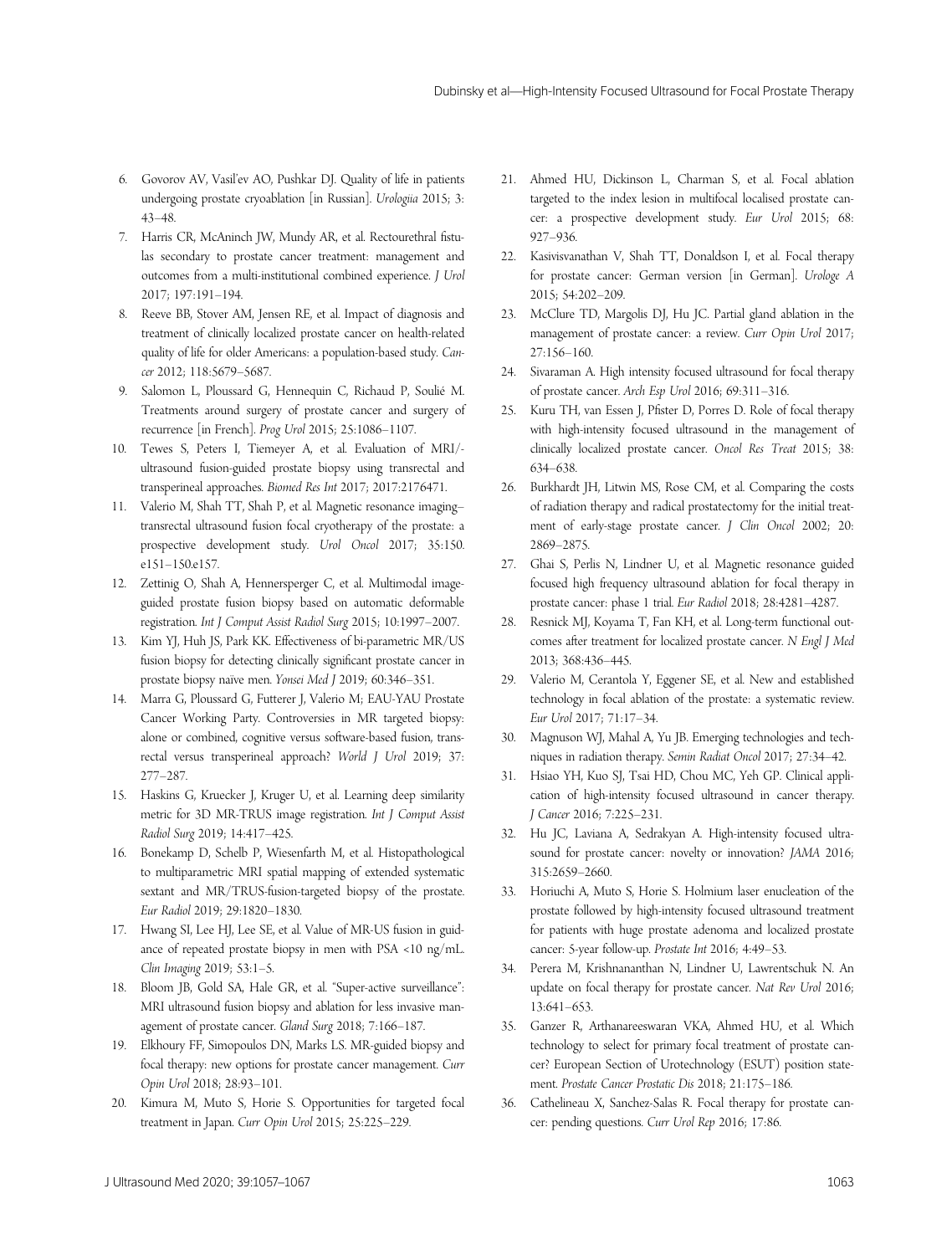- 37. Dickinson L, Arya M, Afzal N, et al. Medium-term outcomes after whole-gland high-intensity focused ultrasound for the treatment of nonmetastatic prostate cancer from a multicentre registry cohort. Eur Urol 2016; 70:668–674.
- 38. Ter Haar G. HIFU tissue ablation: concept and devices. Adv Exp Med Biol 2016; 880:3–20.
- 39. Biers S, Sievert KD, Thiruchelvam N. Overactive bladder syndrome and lower urinary tract symptoms after prostate cancer treatment. Curr Opin Urol 2017; 27:307–313.
- 40. Hatiboglu G, Popeneciu IV, Deppert M, et al. Quality of life and functional outcome after infravesical desobstruction and HIFU treatment for localized prostate cancer. BMC Urol 2017; 17:5.
- 41. Khokhlova TD, Canney MS, Khokhlova VA, Sapozhnikov OA, Crum LA, Bailey MR. Controlled tissue emulsification produced by high intensity focused ultrasound shock waves and millisecond boiling. J Acoust Soc Am 2011; 130:3498–3510.
- 42. Linares-Espinos E, Carneiro A, Martinez-Salamanca JI, et al. New technologies and techniques for prostate cancer focal therapy. Minerva Urol Nefrol 2018; 70:252–263.
- 43. Parsons JE, Cain CA, Abrams GD, Fowlkes JB. Pulsed cavitational ultrasound therapy for controlled tissue homogenization. Ultrasound Med Biol 2006; 32:115–129.
- 44. Aggarwal A, Nossiter J, Cathcart P, et al. Organisation of prostate cancer services in the English National Health Service. Clin Oncol (R Coll Radiol) 2016; 28:482–489.
- 45. Ouzzane A, Betrouni N, Valerio M, Rastinehad A, Colin P, Ploussard G. Focal therapy as primary treatment for localized prostate cancer: definition, needs and future. Future Oncol 2017; 13:727–741.
- 46. Simon JC, Sapozhnikov OA, Khokhlova VA, Wang YN, Crum LA, Bailey MR. Ultrasonic atomization of tissue and its role in tissue fractionation by high intensity focused ultrasound. Phys Med Biol 2012; 57:8061–8078.
- 47. Mottet N, Bellmunt J, Bolla M, et al. EAU-ESTRO-SIOG guidelines on prostate cancer, part 1: screening, diagnosis, and local treatment with curative intent. Eur Urol 2017; 71:618–629.
- 48. Bader KB, Vlaisavljevich E, Maxwell AD. For whom the bubble grows: physical principles of bubble nucleation and dynamics in histotripsy ultrasound therapy. Ultrasound Med Biol 2019; 45: 1056–1080.
- 49. Luo J, Ren X, Yu T. Efficacy of extracorporeal ultrasound-guided high intensity focused ultrasound: an evaluation based on controlled trials in China. Int J Radiat Biol 2015; 91:480–485.
- 50. Khokhlova TD, Wang YN, Simon JC, et al. Ultrasound-guided tissue fractionation by high intensity focused ultrasound in an in vivo porcine liver model. Proc Natl Acad Sci USA 2014; 111: 8161–8166.
- 51. Lafond M, Asquier N, Mestas JA, Carpentier A, Umemura SI, Lafon C. Evaluation of a three-hydrophone method for 2-D

cavitation localization. IEEE Trans Ultrason Ferroelectr Freq Control 2018; 65:1093–1101.

- 52. van Velthoven R, Aoun F, Marcelis Q, et al. A prospective clinical trial of HIFU hemiablation for clinically localized prostate cancer. Prostate Cancer Prostatic Dis 2016; 19:79–83.
- 53. Albisinni S, Aoun F, Bellucci S, et al. Comparing high-intensity focal ultrasound hemiablation to robotic radical prostatectomy in the management of unilateral prostate cancer: a matched-pair analysis. J Endourol 2017; 31:14–19.
- 54. Chevillet JR, Khokhlova TD, Giraldez MD, et al. Release of cellfree microRNA tumor biomarkers into the blood circulation with pulsed focused ultrasound: a noninvasive, anatomically localized, molecular liquid biopsy. Radiology 2017; 283:158–167.
- 55. Darnell SE, Hall TL, Tomlins SA, Cheng X, Ives KA, Roberts WW. Histotripsy of the prostate in a canine model: characterization of post-therapy inflammation and fibrosis. J Endourol 2015; 29:810–815.
- 56. Schuster TG, Wei JT, Hendlin K, Jahnke R, Roberts WW. Histotripsy treatment of benign prostatic enlargement using the Vortx Rx system: initial human safety and efficacy outcomes. Urology 2018; 114:184–187.
- 57. Babalola O, Ting-Hsuan Lee J, Viviano C. Prostate ablation using high intensity focused ultrasound: the potential role for patient preference information: a literature review. J Urol 2018; 200: 512–519.
- 58. Tyson MD, Penson DF, Resnick MJ. The comparative oncologic effectiveness of available management strategies for clinically localized prostate cancer. Urol Oncol 2017; 35:51–58.
- 59. Guillaumier S, Peters M, Arya M, et al. A multicentre study of 5-year outcomes following focal therapy in treating clinically significant nonmetastatic prostate cancer. Eur Urol 2018; 74:422–429.
- 60. Rischmann P, Gelet A, Riche B, et al. Focal high intensity focused ultrasound of unilateral localized prostate cancer: a prospective multicentric hemiablation study of 111 patients. Eur Urol 2017; 71:267–273.
- 61. Tay KJ, Schulman AA, Sze C, Tsivian E, Polascik TJ. New advances in focal therapy for early stage prostate cancer. Expert Rev Anticancer Ther 2017; 17:737–743.
- 62. Mearini L, D'Urso L, Collura D, Nunzi E, Muto G, Porena M. High-intensity focused ultrasound for the treatment of prostate cancer: a prospective trial with long-term follow-up. Scand J Urol 2015; 49:267–274.
- 63. Alkhorayef M, Mahmoud MZ, Alzimami KS, Sulieman A, Fagiri MA. High-intensity focused ultrasound (HIFU) in localized prostate cancer treatment. Pol J Radiol 2015; 80:131–141.
- 64. Capogrosso P, Barret E, Sanchez-Salas R, et al. Oncological and functional outcomes of elderly men treated with HIFU vs minimally invasive radical prostatectomy: a propensity score analysis. Eur J Surg Oncol 2018; 44:185–191.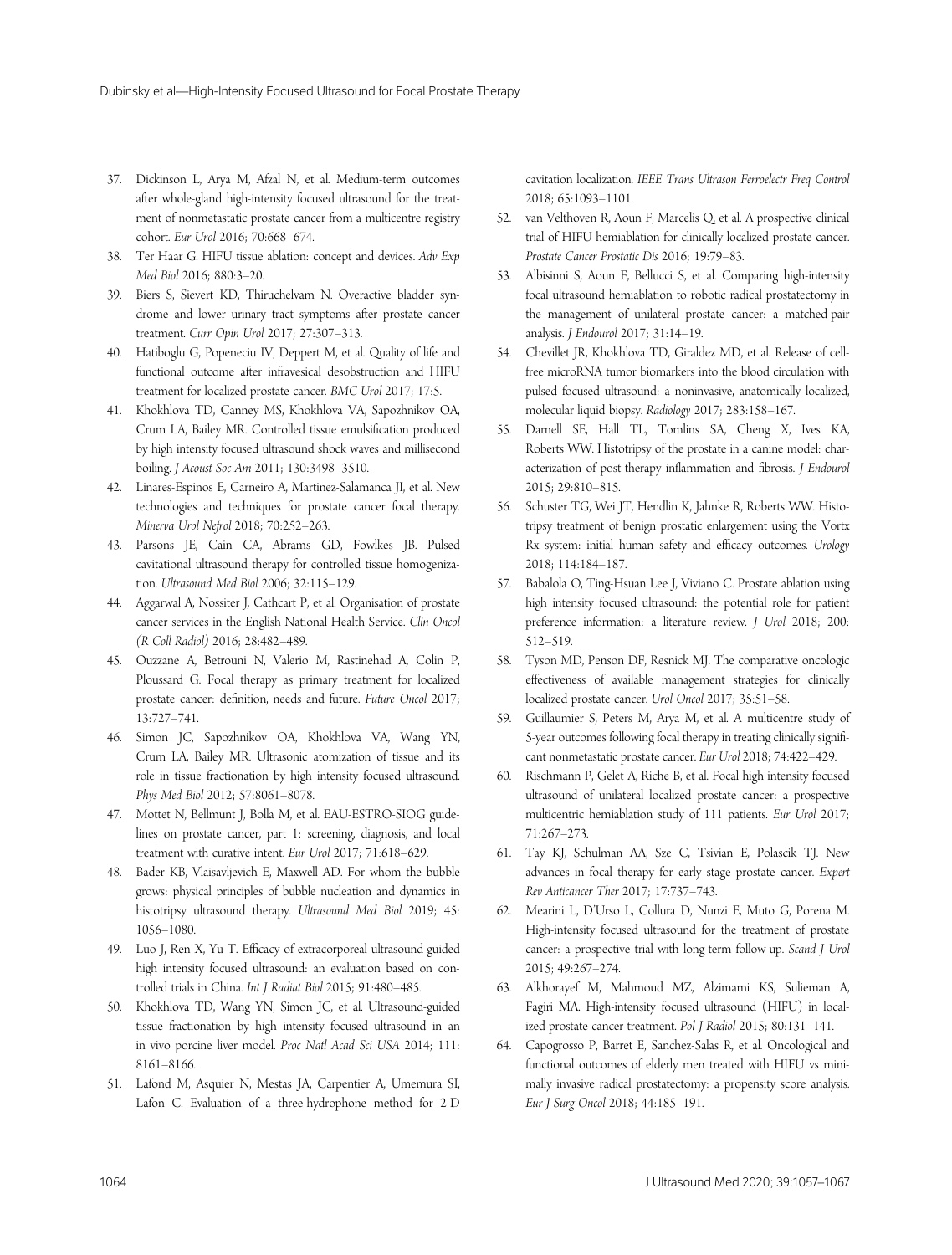- 65. Garcia-Barreras S, Sanchez-Salas R, Sivaraman A, et al. Comparative analysis of partial gland ablation and radical prostatectomy to treat low and intermediate risk prostate cancer: oncologic and functional outcomes. J Urol 2018; 199:140–146.
- 66. Feijoo ER, Sivaraman A, Barret E, et al. Focal high-intensity focused ultrasound targeted hemiablation for unilateral prostate cancer: a prospective evaluation of oncologic and functional outcomes. Eur Urol 2016; 69:214–220.
- 67. Albisinni S, Mélot C, Aoun F, et al. Focal treatment for unilateral prostate cancer using high-intensity focal ultrasound: a comprehensive study of pooled data. *J Endourol* 2018; 32:797-804.
- 68. Veereman G, Jonckheer P, Desomer A, et al. Systematic review of the efficacy and safety of high-intensity focussed ultrasound for localised prostate cancer. Eur Urol Focus 2015; 1:158–170.
- 69. Wolff RF, Ryder S, Bossi A, et al. A systematic review of randomised controlled trials of radiotherapy for localised prostate cancer. Eur J Cancer 2015; 51:2345–2367.
- 70. Lodeizen O, de Bruin M, Eggener S, et al. Ablation energies for focal treatment of prostate cancer. World J Urol 2019; 37: 409–418.
- 71. Schulman AA, Tay KJ, Robertson CN, Polascik TJ. Highintensity focused ultrasound for focal therapy: reality or pitfall? Curr Opin Urol 2017; 27:138–148.
- 72. Donis Canet F, Sanchez Gallego MD, Arias Funez F, et al. Cryotherapy versus high-intensity focused ultrasound for treating prostate cancer: oncological and functional results. Actas Urol Esp 2017; pii:S0210-4806(17)30156-0.
- 73. Matheus WE, Ferreira U. Focal therapy will be the next step on prostate cancer management? Int Braz J Urol 2017; 43: 1017–1020.
- 74. Mathew MS, Oto A. MRI-guided focal therapy of prostate cancer. Future Oncol 2017; 13:537–549.
- 75. Barayan GA, Aprikian AG, Hanley J, et al. Outcome of repeated prostatic biopsy during active surveillance: implications for focal therapy. World J Urol 2015; 33:1275–1280.
- 76. Baumunk D, Schostak M. Treatment of localized prostate cancer with high-intensity focused ultrasound [in German]. Urologe A 2015; 54:183–190.
- 77. Bakarev MA, Levin VP, Kachesov IV, Neimark AI. Morphological changes in tumor and nontumor tissue in the treatment of prostate adenocarcinoma with high-intensity focused ultrasound in combination with androgen deprivation [in Russian]. Arkh Patol 2018; 80:26–33.
- 78. Chiang PH, Liu YY. Comparisons of oncological and functional outcomes among radical retropubic prostatectomy, high dose rate brachytherapy, cryoablation and high-intensity focused ultrasound for localized prostate cancer. Springerplus 2016; 5(1):1905.
- 79. Arora JS, Murad HY, Ashe S, et al. Ablative focused ultrasound synergistically enhances thermally triggered chemotherapy for prostate cancer in vitro. Mol Pharm 2016; 13:3080–3090.
- 80. Frazier N, Payne A, Dillon C, Subrahmanyam N, Ghandehari H. Enhanced efficacy of combination heat shock targeted polymer therapeutics with high intensity focused ultrasound. Nanomedicine 2017; 13:1235–1243.
- 81. Fakhrejahani F, Madan RA, Dahut WL. Management options for biochemically recurrent prostate cancer. Curr Treat Options Oncol 2017; 18:26.
- 82. Kanthabalan A, Peters M, Van Vulpen M, et al. Focal salvage high-intensity focused ultrasound in radiorecurrent prostate cancer. BJU Int 2017; 120:246–256.
- 83. Palermo G, Foschi N, D'Agostino D, Sacco E, Bassi P, Pinto F. Local relapse of prostate cancer after primary definitive treatment: the management. Minerva Urol Nefrol 2016; 68:282–292.
- 84. Yamada Y, Okihara K, Iwata T, et al. Salvage brachytherapy for locally recurrent prostate cancer after external beam radiotherapy. Asian J Androl 2015; 17:899–903.
- 85. Holtzman AL, Hoppe BS, Letter HP, et al. Proton therapy as salvage treatment for local relapse of prostate cancer following cryosurgery or high-intensity focused ultrasound. Int J Radiat Oncol Biol Phys 2016; 95:465–471.
- 86. Artibani W, Porcaro AB, De Marco V, Cerruto MA, Siracusano S. Management of biochemical recurrence after primary curative treatment for prostate cancer: a review. Urol Int 2018; 100:251–262.
- 87. Rittberg R, Kroczak T, Fleshner N, Drachenberg D. Salvage HIFU for biopsy confirmed local prostate cancer recurrence after radical prostatectomy and radiation therapy: case report and literature review. Can Urol Assoc J 2015; 9:E671–E672.
- 88. Tetreault-Laflamme A, Crook J. Options for salvage of radiation failures for prostate cancer. Semin Radiat Oncol 2017; 27:67–78.
- 89. Chapelon JY, Rouviere O, Crouzet S, Gelet A. Prostate focused ultrasound therapy. Adv Exp Med Biol 2016; 880:21–41.
- 90. Siddiqui KM, Billia M, Arifin A, Li F, Violette P, Chin JL. Pathological, oncologic and functional outcomes of a prospective registry of salvage high intensity focused ultrasound ablation for radiorecurrent prostate cancer. J Urol 2017; 197:97–102.
- 91. Jones TA, Chin J, McLeod D, Barkin J, Pantuck A, Marks LS. High intensity focused ultrasound for radiorecurrent prostate cancer: a North American clinical trial. J Urol 2018; 199:133–139.
- 92. Fomkin RN, Popkov VM, Shatylko TV. Salvage external beam radiation therapy for prostate cancer recurrence after highintensity focused ultrasound ablation [in Russian]. Urologiia 2016; 3:50–55.
- 93. Crouzet S, Blana A, Murat FJ, et al. Salvage high-intensity focused ultrasound (HIFU) for locally recurrent prostate cancer after failed radiation therapy: multi-institutional analysis of 418 patients. BJU Int 2017; 119:896–904.
- 94. Golbari NM, Katz AE. Salvage therapy options for local prostate cancer recurrence after primary radiotherapy: a literature review. Curr Urol Rep 2017; 18:63.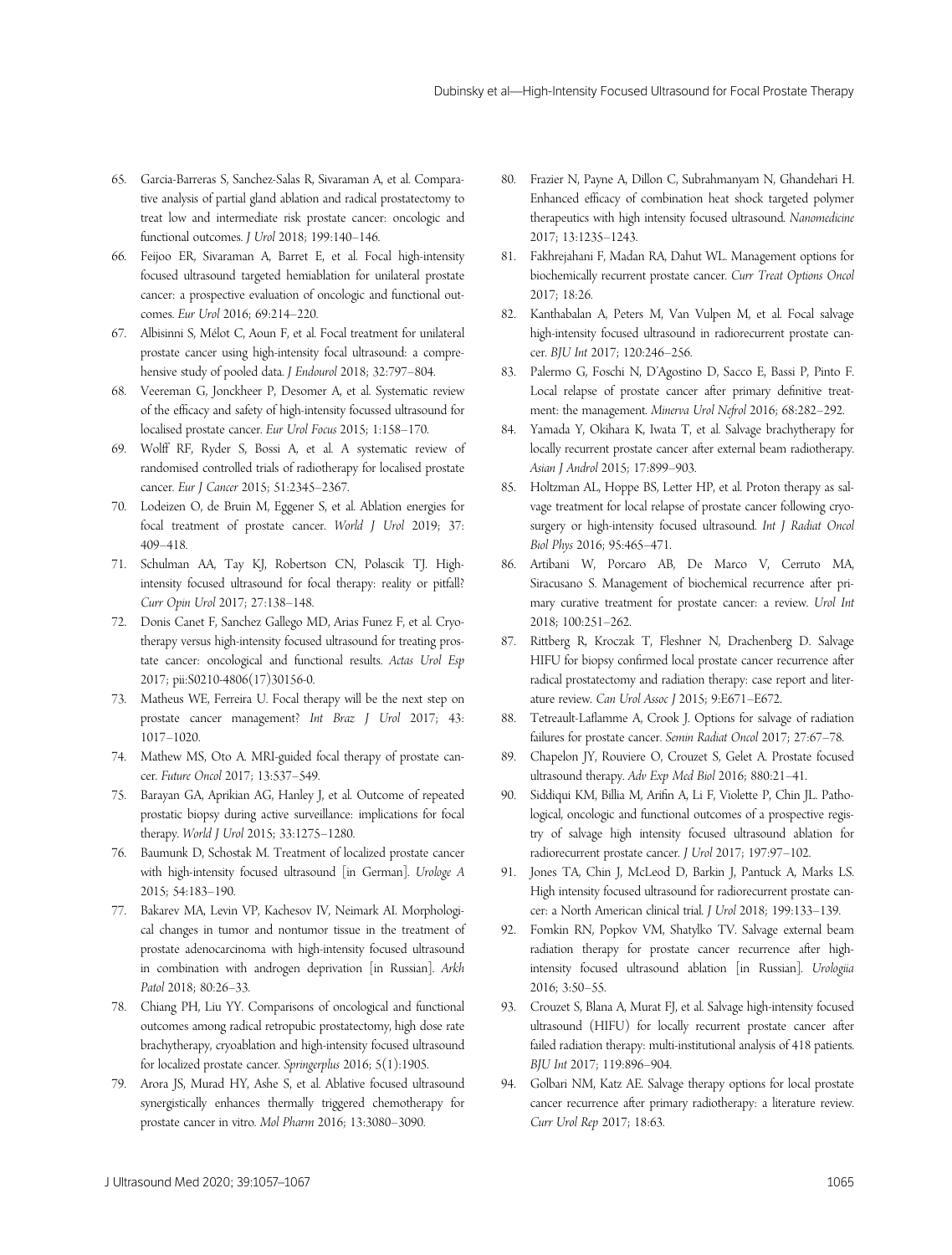- 95. van den Bos W, Muller BG, de Bruin DM, et al. Salvage ablative therapy in prostate cancer: international multidisciplinary consensus on trial design. Urol Oncol 2015; 33:495.e–495.e7.
- 96. Zdrojowy R, Dembowski J, Malkiewicz B, Tupikowski K, Krajewski W. Salvage local therapy for radiation-recurrent prostate cancer: where are we? Cent Eur J Urol 2016; 69: 264–270.
- 97. Ciris PA, Cheng CC, Mei CS, Panych LP, Madore B. Dualpathway sequences for MR thermometry: when and where to use them. Magn Reson Med 2017; 77:1193–1200.
- 98. Ramsay E, Mougenot C, Kohler M, et al. MR thermometry in the human prostate gland at 3.0T for transurethral ultrasound therapy. J Magn Reson Imaging 2013; 38:1564–1571.
- 99. Tay KJ, Cheng CWS, Lau WKO, Khoo J, Thng CH, Kwek JW. Focal therapy for prostate cancer with in-bore MR-guided focused ultrasound: two-year follow-up of a phase I trial complications and functional outcomes. Radiology 2017; 285: 620–628.
- 100. Yiallouras C, Damianou C. Review of MRI positioning devices for guiding focused ultrasound systems. Int J Med Robot 2015; 11: 247–255.
- 101. Copelan A, Hartman J, Chehab M, Venkatesan AM. Highintensity focused ultrasound: current status for image-guided therapy. Semin Intervent Radiol 2015; 32:398–415.
- 102. Ghai S, Louis AS, Van Vliet M, et al. Real-time MRI-guided focused ultrasound for focal therapy of locally confined low-risk prostate cancer: feasibility and preliminary outcomes. AJR Am J Roentgenol 2015; 205:W177–W184.
- 103. Grissom WA, Lustig M, Holbrook AB, Rieke V, Pauly JM, Butts-Pauly K. Reweighted  $\ell$ 1 referenceless PRF shift thermometry. Magn Reson Med 2010; 64:1068–1077.
- 104. Gaur P, Partanen A, Werner B, et al. Correcting heat-induced chemical shift distortions in proton resonance frequency-shift thermometry. Magn Reson Med 2016; 76:172–182.
- 105. Sakai K, Sakamoto R, Okada T, Sugimoto N, Togashi K. DWI based thermometry: the effects of b-values, resolutions, signal-tonoise ratio, and magnet strength. Conf Proc IEEE Eng Med Biol Soc 2012; 2012:2291–2293.
- 106. Sumida K, Sato N, Ota M, et al. Intraventricular temperature measured by diffusion-weighted imaging compared with brain parenchymal temperature measured by MRS in vivo. NMR Biomed 2016; 29:890–895.
- 107. Ludemann L, Wlodarczyk W, Nadobny J, Weihrauch M, Gellermann J, Wust P. Non-invasive magnetic resonance thermography during regional hyperthermia. Int J Hyperthermia 2010; 26:273–282.
- 108. Burtnyk M, Hill T, Cadieux-Pitre H, Welch I. Magnetic resonance image guided transurethral ultrasound prostate ablation: a preclinical safety and feasibility study with 28-day followup. J Urol 2015; 193:1669–1675.
- 109. Bonekamp D, Wolf MB, Roethke MC, et al. Twelve-month prostate volume reduction after MRI-guided transurethral ultrasound ablation of the prostate. Eur Radiol 2019; 29:299–308.
- 110. Chin JL, Billia M, Relle J, et al. Magnetic resonance imaging– guided transurethral ultrasound ablation of prostate tissue in patients with localized prostate cancer: a prospective phase 1 clinical trial. Eur Urol 2016; 70:447–455.
- 111. Ramsay E, Mougenot C, Staruch R, et al. Evaluation of focal ablation of magnetic resonance imaging defined prostate cancer using magnetic resonance imaging controlled transurethral ultrasound therapy with prostatectomy as the reference standard. J Urol 2017; 197:255–261.
- 112. Yiallouras C, Ioannides K, Dadakova T, Pavlina M, Bock M, Damianou C. Three-axis MR-conditional robot for high-intensity focused ultrasound for treating prostate diseases transrectally. J Ther Ultrasound 2015; 3:2.
- 113. Lal A, Naranje P, Pavunesan SK. What's new in urologic ultrasound? Indian J Urol 2015; 31:176–184.
- 114. Roberts WW, Teofilovic D, Jahnke RC, Patri J, Risdahl JM, Bertolina JA. Histotripsy of the prostate using a commercial system in a canine model. J Urol 2014; 191:860–865.
- 115. Lotte R, Lafourcade A, Mozer P, et al. Multiparametric MRI for suspected recurrent prostate cancer after HIFU: is DCE still needed? Eur Radiol 2018; 28:3760–3769.
- 116. Pahk KJ, Gélat P, Kim H, Saffari N. Bubble dynamics in boiling histotripsy. Ultrasound Med Biol 2018; 44:2673–2696.
- 117. Lyka E, Coviello CM, Paverd C, Gray MD, Coussios CC. Passive acoustic mapping using data-adaptive beamforming based on higherorder statistics. IEEE Trans Med Imaging 2018; 37:2582–2592.
- 118. Sanghvi NT, Chen WH, Carlson R, et al. Clinical validation of realtime tissue change monitoring during prostate tissue ablation with high intensity focused ultrasound. J Ther Ultrasound 2017; 5:24.
- 119. Rosnitskiy PB, Vysokanov BA, Gavrilov LR, Sapozhnikov OA, Khokhlova VA. Method for designing multielement fully populated random phased arrays for ultrasound surgery applications. IEEE Trans Ultrason Ferroelectr Freq Control 2018; 65:630–637.
- 120. Shoji S, Hashimoto A, Nakamoto M, et al. Morphological analysis of the effects of intraoperative transrectal compression of the prostate during high-intensity focused ultrasound for localized prostate cancer. Int J Urol 2015; 22:563–571.
- 121. Yu Y, Chen Y, Chiu B. Fully automatic prostate segmentation from transrectal ultrasound images based on radial bas-relief initialization and slice-based propagation. Comput Biol Med 2016; 74:74–90.
- 122. Khokhlova T, Li T, Sapozhnikov O, Hwang JH. The use of twinkling artifact of Doppler imaging to monitor cavitation in tissue during high intensity focused ultrasound therapy. Proc Meet Acoust 2013; 19:pii:075034.
- 123. Macoskey JJ, Zhang X, Hall TL, et al. Bubble-induced color Doppler feedback correlates with histotripsy-induced destruction